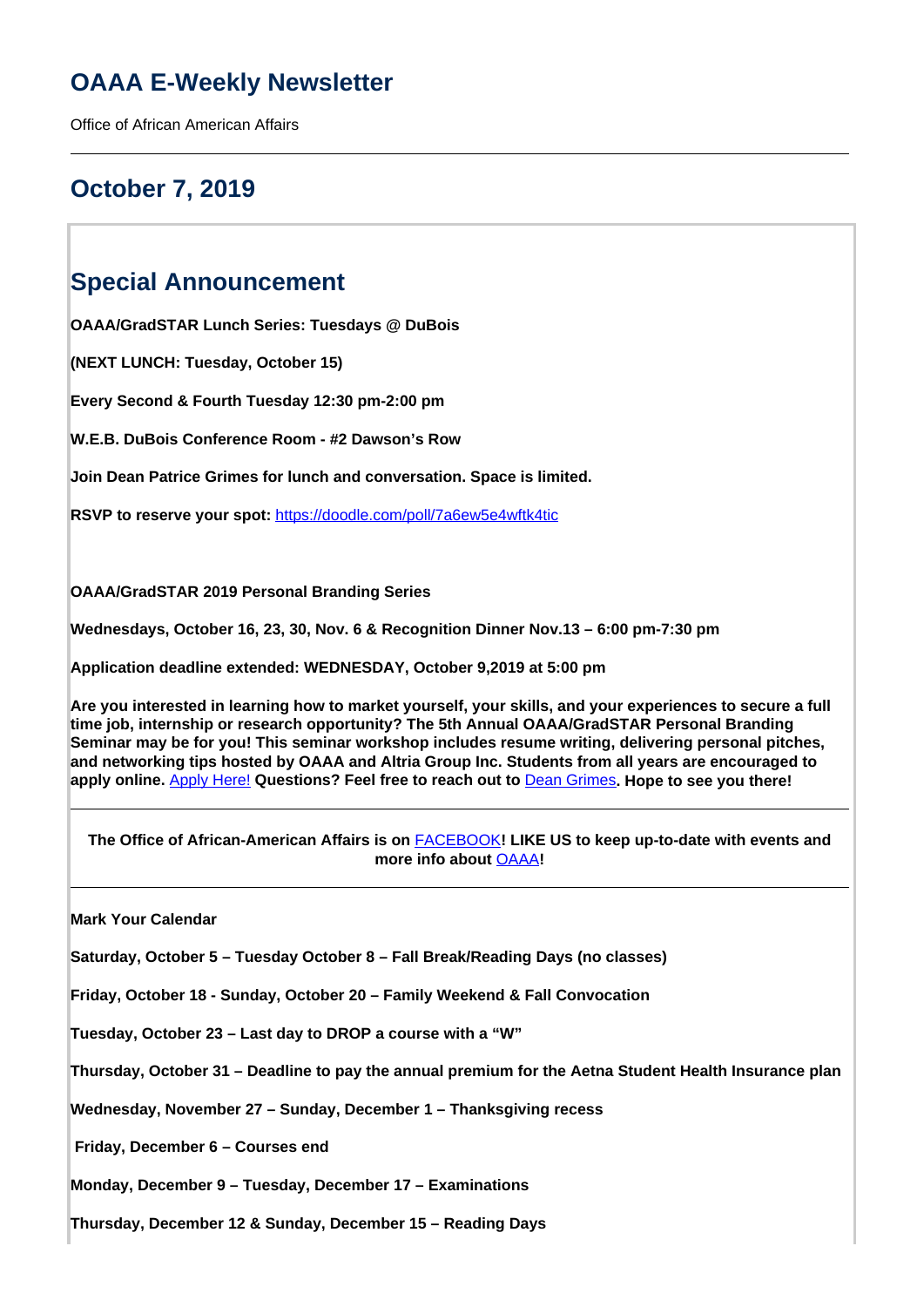# **OAAA Announcements & Services**

"Raising-the-Bar 4.0" Study Sessions with OAAA Peer Advisors - Fall 2019 Every Monday through Thursday – 4:00pm-8:00 pm – LPJ Cultural Center

### Calculus Tutoring

Every Monday & Thursday – 2:00 pm-4:30 pm – W.E.B DuBois Center Conference Room. #2 Dawson's Row. For more information, contact Travis Elliott (ste3an@virginia.edu)

### UVA Writing Center

Need help with a writing assignment or term paper? The UVa Writing Center is a resource staffed by graduate and undergraduate student tutors and available to all students. Tutors work one-on-one with students in 50-minute appointments with drafting, revision, argument structure and other concerns (Note: This does not include proof-reading or editing). For more information, register at https://virginia.mywconline.com

Black Fridays Every Friday – 1:30 pm - LPJ Black Cultural Center #3 Dawson's Row Come & join us for food & fellowship!

Black College Women (BCW) Book Club Meetings Every Second & Fourth Sunday - 6:30 pm – New Cabell Hall - Room 415

Black President's Council (BPC) Meetings Every Second & Fourth Monday - 6:30 pm – Newcomb Hall Board Rm 376

Black College Women (BCW) - In the Company of my Sister Every Wednesday - 12:00 pm - W.E.B Dubois Conference Room #2 Dawson's Row Contact: Dean Mason (mgm7g@virginia.edu) for more Information.

Black Male Initiative (BMI) Meetings Every Monday, 12:00 noon – 1:30 pm – W.E.B. Dubois Conference Room #2 Dawson's Row Contact: Dean Mason for more information.

### **Quote of the Week**

 **"Those who have no record of what their forbearers' have accomplished lose the inspiration which comes from the teaching of biography and history." - Carter G. Woodson**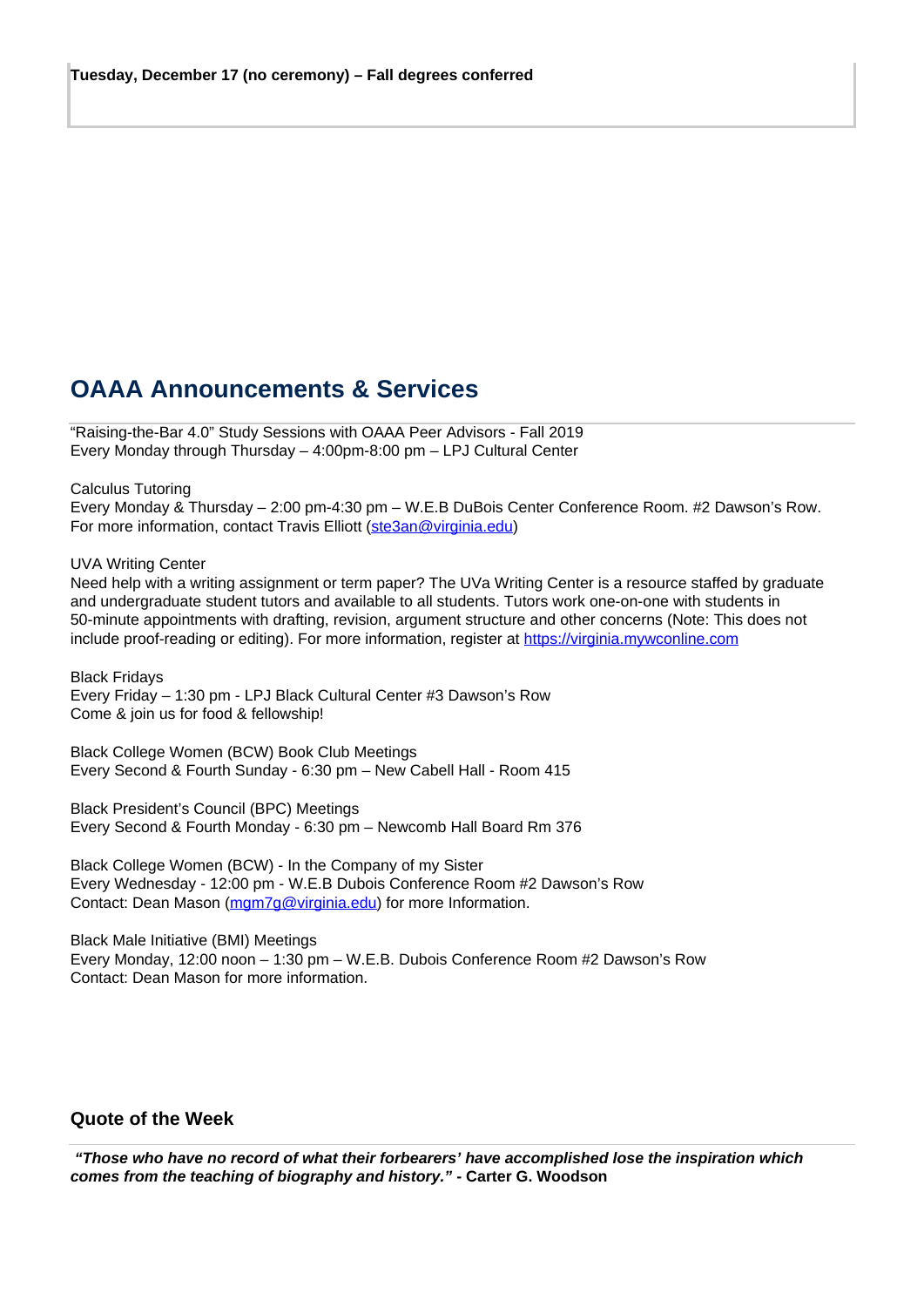# **Student Spotlight**



**Jakayla Forrest** is a third year, University Achievement Award Scholar and Nursing Major from Halifax County, Virginia. She is a member of the Office of African American Affairs Peer Advisor Program, Black Voices Gospel Choir, and the School of Nursing's Third Year Class Council, where she currently serves as the Endowment Fund Chair. Her most prized achievement here at the University of Virginia is holding the position of Captain for the Cavalier Marching Band's Color guard. Jakayla has a strong passion for fitness and promoting healthy lifestyles. After graduation, Jakayla plans to become an Emergency/Trauma nurse at a Level 1 Trauma Center and work to become a certified nutrition coach.

You can nominate someone (not yourself) to be in the Spotlight. Send your nominations to Dean Patrice Grimes (pgrimes@virginia.edu) every Thursday by 12 noon.

## **Quote's Corner**



 **Carter G. Woodson** founded the Association for the Study of Negro Life

and History on September 9, 1915. The Association for the Study of African American Life and History (ASALH) is the oldest and largest historical society established for the promotion of African American history. Founded by Carter Godwin Woodson as the Association for the Study of Negro Life and History (ASNLH), the name was changed in 1972. The Association's mission statement describes its purpose "to promote, research, preserve, interpret, and disseminate information about Black life, history and culture to the global community." The Association's vision statement still refers to itself as "the premier Black heritage learned society which will continue the Carter G. Woodson legacy." In 1926, Dr. Woodson initiated the celebration of Negro History Week, which corresponded with the birthdays of Frederick Douglass and Abraham Lincoln. In 1976, this celebration was expanded to include the entire month of February, and today Black History Month garners support throughout the country as people of all ethnic and social backgrounds discuss the black experience. In honor of the work that Woodson has done to promote the study of African American History, an ornament of Woodson hangs on the Christmas tree at the White House each year.

# **Upcoming Events**

Upcoming Events at UVA (All events are free and open to the public unless otherwise noted.)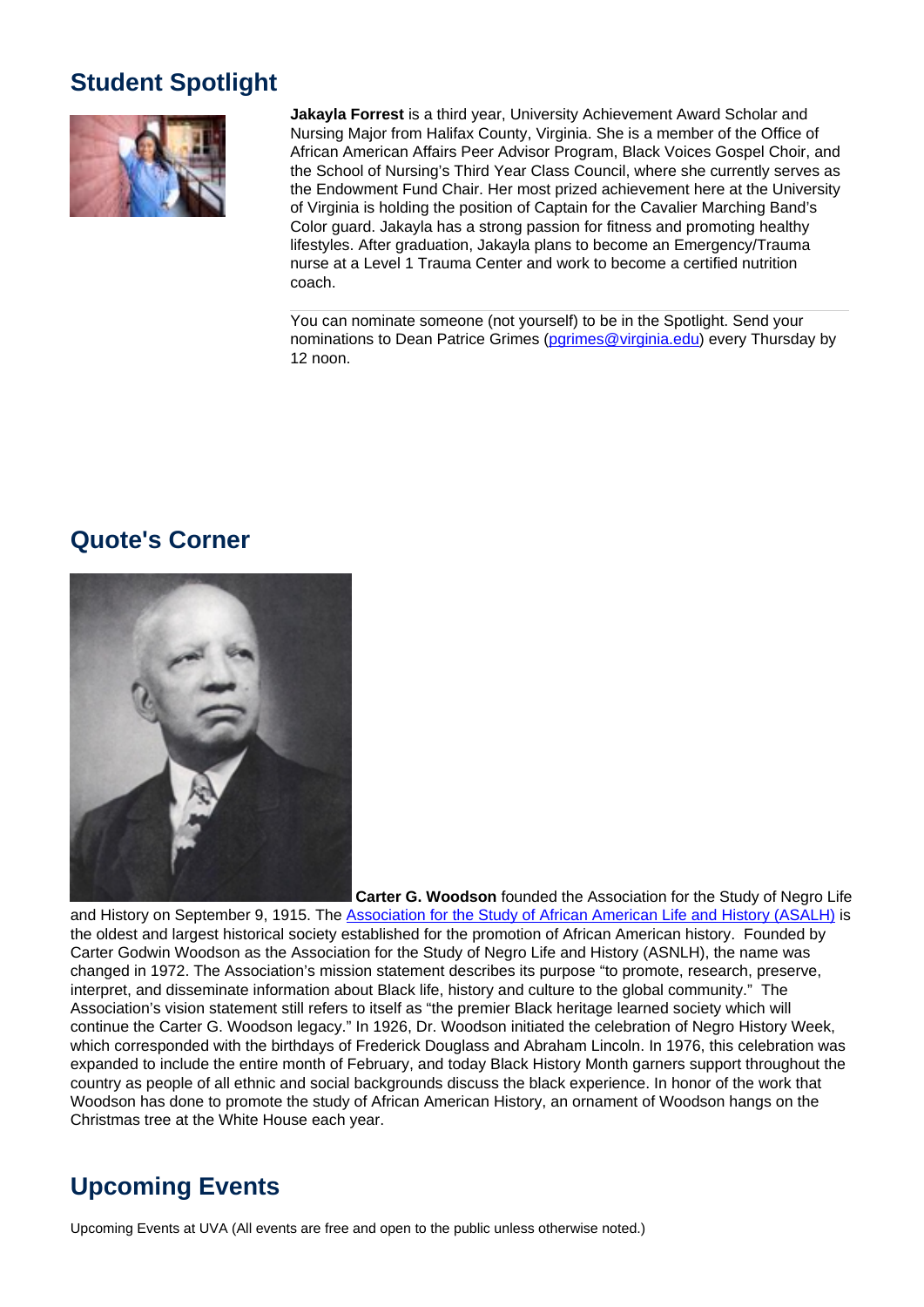Anyango Yarbo-Davenport Violin Recital

#### Sunday, October 13 – 3:30 pm – Old Cabell Hall

Come and listen to this dynamic, young artist! This event is free and open to the public, and a part of her residency visit to the University.

UVa Upward Bound Volunteer Tutors

Are you eager for an opportunity to invest in the academic success of talented, local high school scholars? Upward Bound is a federally funded college preparatory program that provides academic support to high school students from Charlottesville and several neighboring county school systems. Any questions? Contact Davonda Smith, Education and Outreach Coordinator (434.982.4553).

### African American Teaching Fellows

Interested in becoming a teacher? Check out African American Teaching Fellows! AATF works to recruit, support, develop, and retain a cadre of African American teachers to serve the public schools of Charlottesville and Albemarle County. The Curry Teacher Education program partners with AATF; fellows are undergraduate or graduate students in one of Curry's programs. Fellows become part of a network of African-American educators in the region, participate in a teacher-leader summer institute, receive mentorship and support from local teachers and administrators, and receive funding toward the cost of tuition. Fellows commit to teaching in the Charlottesville/Albemarle area for several years after graduation. You can read more about AATF on their website: https://www.aatf.org/. Interested students should contact Jaime Hawkins, program director, at mailto:jamie@aatf.org.

#### In the Community

B & J African-American Bookfest

Saturday, October 12 – 1:00pm-4:00pm – Gordon Avenue Library, 1500 Gordon Avenue, Charlottesville

Come to this event to hear Mrs. Alex-Zan (author), Ann Wicks Carter (local historian), Paige Hill (storyteller) with Michelle Gachette facilitating. There will be tributes to local trailblazers and much more, For more information, contact Mr. Alex-Zan at 434-202-0773 or alexzan!i-c.net

The 32nd Annual Virginia Film Festival

Thursday, October 23-Sunday, October 27 – various sites in Charlottesville

IT'S OFFICIAL! Tickets for the 2019 Virginia Film Festival are on sale! You can purchase tickets online, visit the UVA Arts Box Office or order by phone at 434-924-3376. Visit our Tickets page for box office hours, locations, and more! Not sure which films to choose? Take a look at our comprehensive Film Guide or Schedule for more information. All full-time UVA students can receive one complimentary ticket to all films, as available, made possible by the Art\$ program.

YWLP Food & Supplies Drive

Saturday, October 26 – 10:00 am-2:00 pm, Kroger @ 2 locations: Barracks Road & Emmet and Hydraulic

The Young Women's Leadership Program at UVA sponsors this annual community service project to learn about service and support the Charlottesville community. YWLP mentors and 7<sup>th</sup> grade students will collect donations for the Blue Ridge Area Food Bank (Barracks location) and supplies for the Shelter for Help in Emergency (Hydraulic location).

Charlottesville – Albemarle NAACP Monthly Membership Meeting

Second Monday of each month - 7:00 pm - Jefferson School City Center, 233 4th Street NW, Charlottesville, VA 22901

Meet in the Mary Williams Center on the first floor adjacent to the Vinegar Hill Café. Free parking is available on site.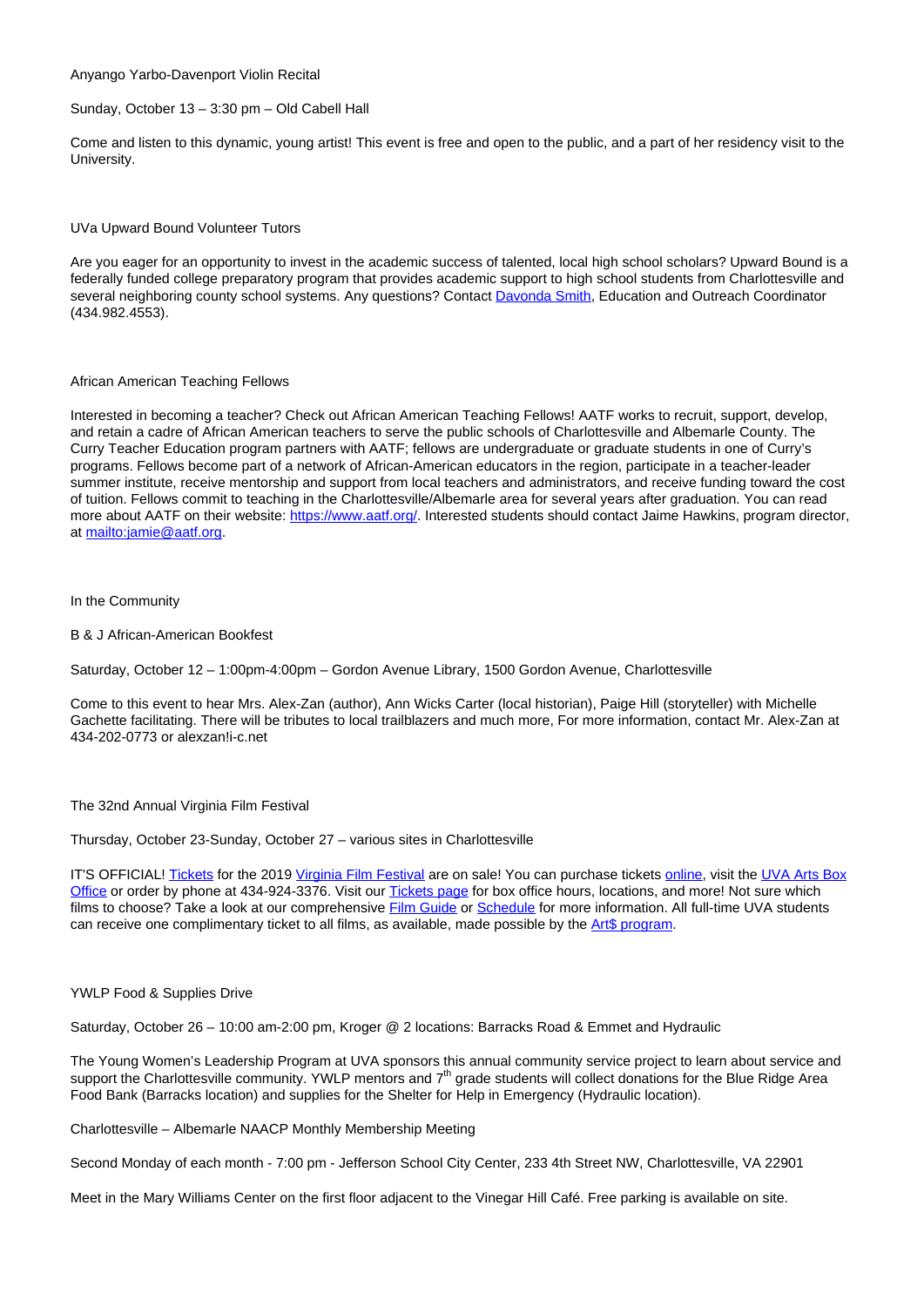Determined: the 400-Year Struggle for Black Equality (exhibit)

Now through March 2020 – Virginia Museum of History and Culture, Richmond, VA

The Virginia Museum of History & Culture is offering free admission to UVA students through the end of next March while a special exhibition, Determined: The 400-Year Struggle for Black Equality, is on display. Through commemorates the arrival of enslaved Africans in Virginia in 1619. UVA is a University Partner sponsoring the project.

### **Opportunites with Deadlines**

B.S. in Commerce Application Now Open! Register by December 17, 2019 @ 12 noon Application Deadline: January 17, 2020 @ 12 noon

The McIntire School of Commerce is accepting applications for the 2020 academic year. For questions, visit the McIntire Undergraduate Admissions Office for walk-in advising or contact Sonia Jimenez at smi4z@virginia.edu.

Launch with HackCville's Paid Summer Internship Program Application Deadline: Wednesday, October 9 at 11:59 pm

Get trained in software engineering, digital marketing, data science, user experience (UX) design, or business development this summer, then go rock a guaranteed internship. Best of all, the cost of your training is covered and you can get \$2,000 or more, all in 12 summer weeks. The next application deadline for Launch is October 9th at 11:59pm. Apply at hackcville.com/launch

Madison House Program Director Application Application Due: Friday, October 11 at 11:59 pm

We have two new program director positions on our team: Coordinating and Outreach. The Outreach Program Director will work to promote Summer Programs and connect us to many different organizations. The Coordinating Program Director will work more closely with the team to organize and facilitate the placement of volunteers and support the needs of volunteers and Program Directors. Both jobs will offer the opportunity to define these new roles and to see more behind the scenes work at Madison House. No previous experience at Madison House needed. To apply. If you have any questions please contact Caroline Hallowell.

Donald Payne International Development Fellowship Application Deadline: Friday, November 1, 2019

The Payne Fellowship is a U.S. Agency for International Development (USAID) Program, administered by Howard University, which seeks to attract and prepare outstanding individuals for careers as USAID Foreign Service Officers. Candidates can be graduating seniors or college graduates with strong academic records and a desire to promote positive change in the world. The Payne program encourages the application of members of historically underrepresented groups in the Foreign Service and those with financial need. Selected fellows will receive support for graduate school and gain employment with USAID in an exciting and rewarding career in the Foreign Service. Eligibility requirements: U.S. citizenship, seeking admission to graduate school in fall 2019 for a two-year program in an area of relevance to the Foreign Service at a U.S.-based institution, and cumulative grade point average of 3.2 or higher on a 4.0 scale at the time of application. Apply here.

Pathways to the C-Suite Internship Program Application Deadline: Friday, November 8

The Congressional Black Caucus Foundation, Incorporated (CBCF) Pathways to the C-Suite Internship Program partners undergraduate and recent graduate African-American students with some of the nation's top executives in the private sector to experience how public policy is influenced and developed at every level of the process. Through the Pathways to the C-Suite Internship Program, students gain practical and meaningful work experience in a corporate setting and obtain first-hand experience working with organizations whose top priorities include diversity employment retention and internship to employment opportunities. Interns interact with senior-level business leaders, explore multifaceted business challenges, and build skills to prepare them for careers in corporate America.

The Congressional Black Caucus Foundation, Inc. (CBCF) Internship Opportunities Application Deadline: Friday, November 8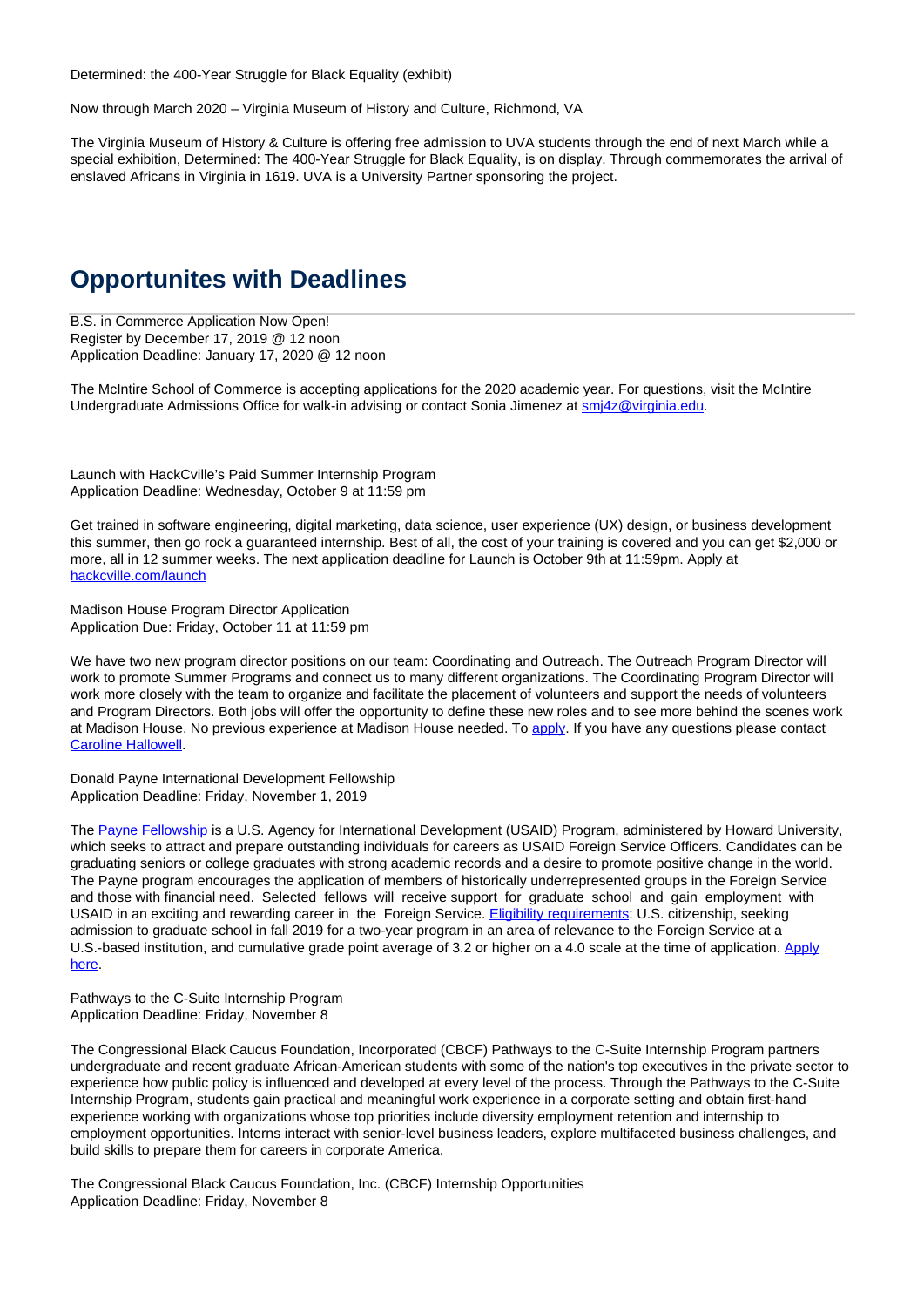CBCF's internship program prepares college students and young professionals to become the next generation of leaders in public service by giving them first hand leadership experience by working with and learning from members of the Congressional Black Caucus (CBC) and other leaders in Washington, DC. Interns are exposed to processes that develop and implement national policies - from Capitol Hill to federal agencies. While in the internship, students work five days a week, attend professional development events, and participate in leadership development projects. Many alumni become principled leaders, skilled policy analysts, informed advocates or return to their communities well-informed about politics, how to formulate legislation and policies, and with a network of peers.

The Congressional Black Caucus Foundation, Inc. (CBCF) Congressional Fellowship Program Application Deadline: Monday, December 13

The Congressional Black Caucus Foundation is now accepting applications for its 2020 Fellowship and Internship programs equips early career-policy professionals who are committed to contributing to public policy with the necessary skills to become the next generation of leaders in public service. The program is an intensive 20-months policy training and leadership development program which enables fellows to receive hands-on public policy training as full-time legislative aides and policy analysts. CBCF fellowship issue areas include: The Donald M. Payne Foreign Policy Fellowship; Energy; Energy & Environment; Health Policy; Woman & Health Sciences; Finance & Economic Policy; Technology & Cybersecurity; and Technology & Diversity.

### **This Week in Black History**



Did you know...? Benjamin Banneker was a self-educated

mathematician, astronomer, compiler of almanacs, and writer. Banneker was born on November 9, 1731, in Ellicott's Mills, Maryland. A free black, Banneker was largely self-educated in astronomy and mathematics. He assisted in the surveying of territory for the construction of the nation's capital. He also was an active writer of almanacs and exchanged letters with Thomas Jefferson, politely challenging him to do what he could to ensure racial equality. Jefferson quickly acknowledged Banneker's letter, writing that Jefferson took "the liberty of sending your almanac to Monsieur de Condorcet [secretary of the French Academy of Sciences]...because I considered it as a document to which your whole colour had a right for their justification against the doubts which have been entertained of them." Banneker published Jefferson's letter alongside his original piece of correspondence in his 1793 almanac. Banneker's outspokenness about the issue of slavery earned him the widespread support of the abolitionist societies in Maryland and Pennsylvania, both of which helped him publish his almanac. Banneker died on October 9, 1806.